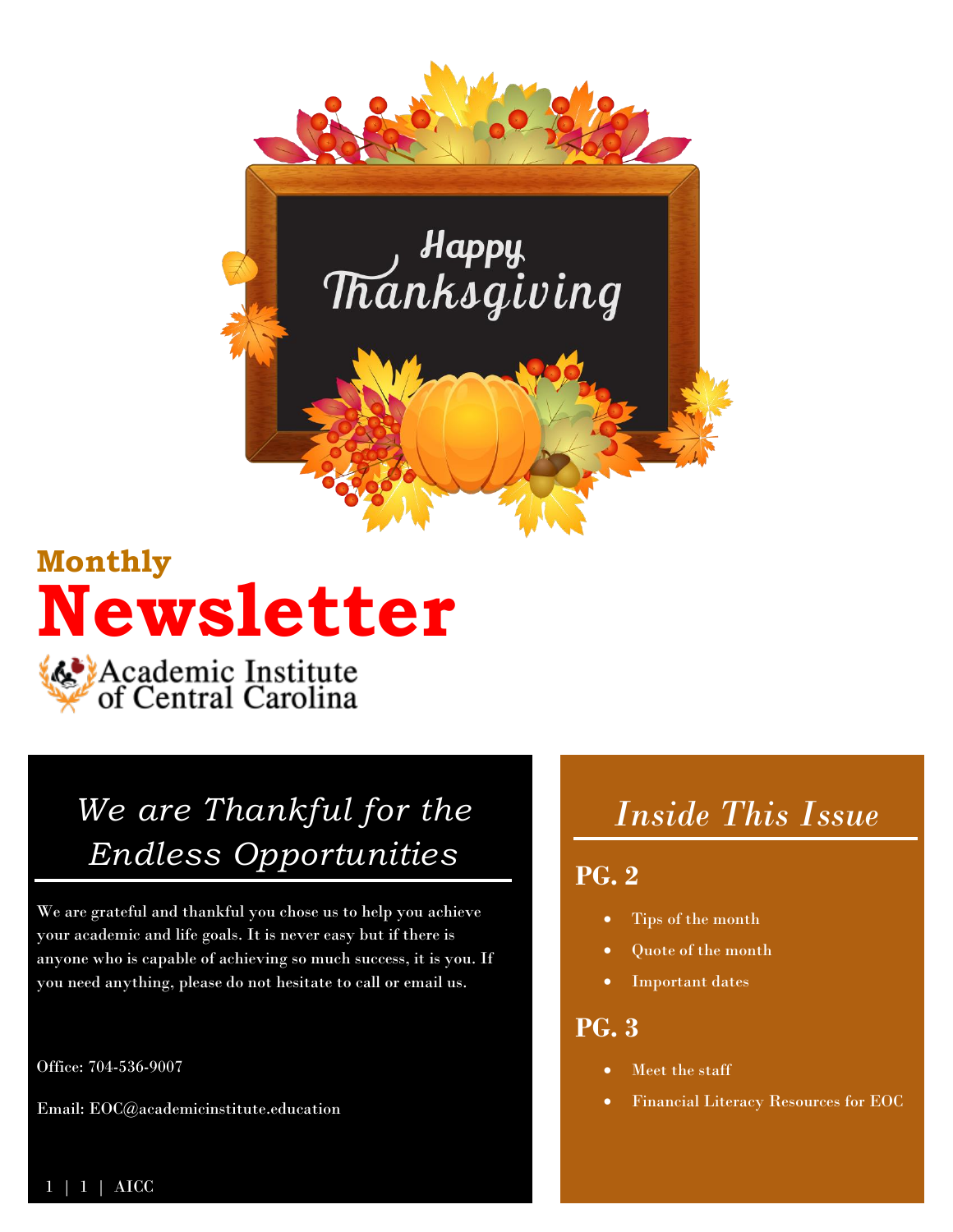### *Tips to Prevent Holiday Stress*

As cheerful the holidays can be, sometimes it comes with stress. Here are some ways to help cut down the holiday stress!

- Acknowledge your feelings
- Be realistic
- Set aside differences
- Stick to a budget
- Plan Ahead
- Set boundaries
- Don't overcommit
- Spend less time on social media
- Sort your priorities
- Don't abandon healthy habits
- Don't forget good study habits

# "The purpose of education is to replace an empty mind with an open one." -Malcom Forbes



### *Important Dates*

- CPCC Tuition Payment Plan option open until Monday, December 20, 2021 at 5pm.
- FAFSA applications are currently open, apply ASAP.
- CPCC Spring 2022 registration open until Sunday, January 9.
- Gaston College Spring registration open until January 6.
- Spring 2022 classes start January 10.
- CPCC Winter Break December 24 January 3.
- Gaston College Winter Break December 20 January 3.